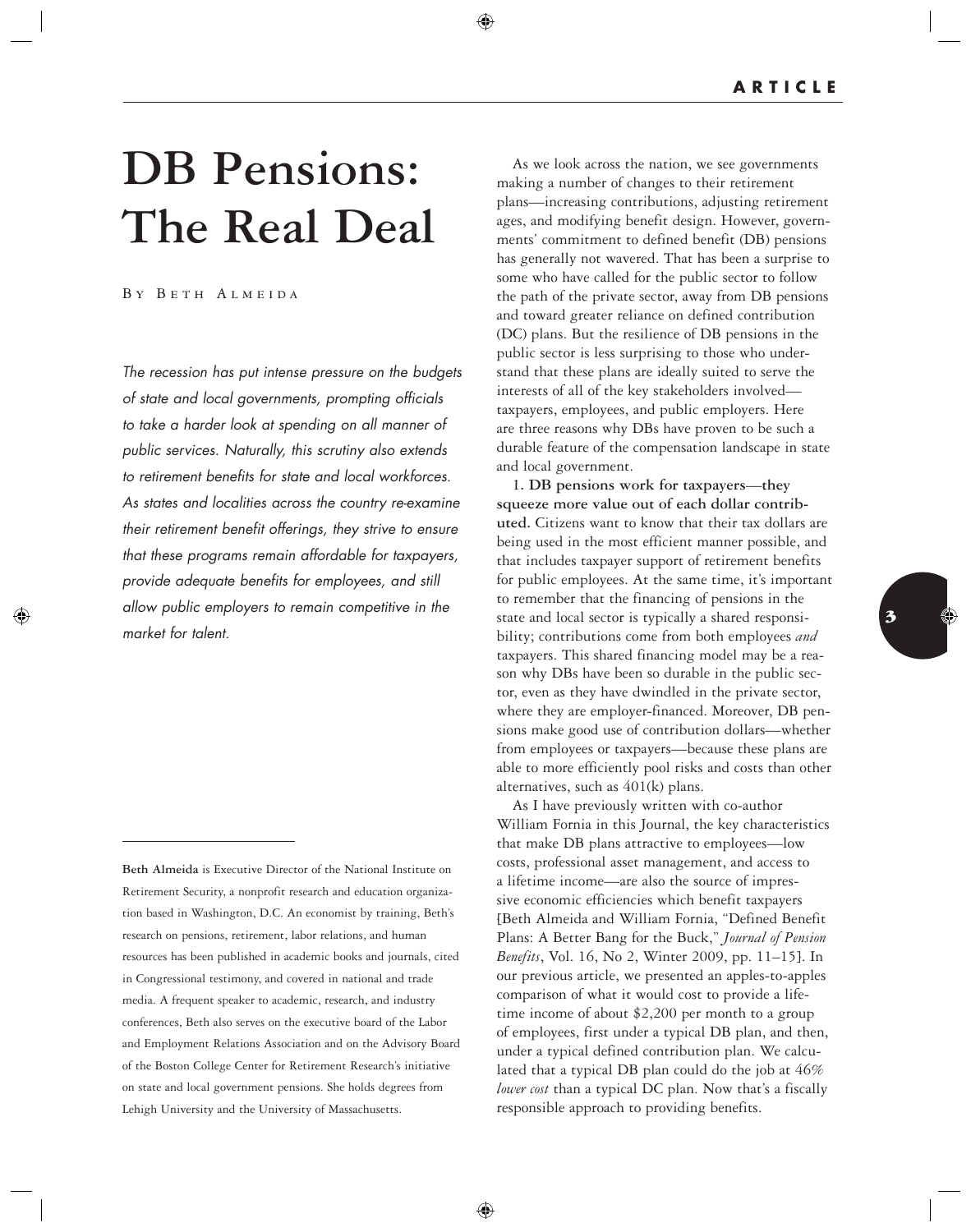⊕

 There are three reasons for DB's cost advantage. First, as many researchers have documented, DB plans outperform DC plans when it comes to investment returns. Better investment returns over time mean that less money needs to be contributed on the front end to finance any given level of benefits. Second, unlike individuals, whose lifespan is finite, DB plans need not down-shift to an ever more conservative portfolio over time. As a result, DB plans can maintain better investment returns over time, as compared with individuals in DC plans. And again, better returns equal lower costs. Third, DB plans pool longevity risks in a large group, whereas in a typical DC plan, individuals must self-insure the risk of outliving their savings. Another way to say this is that DB pensions can plan for the *average* life expectancy of a group, where as an individual must plan for the *maximum* life expectancy, if she wants to avoid running out of money. The pooled approach taken by DB plans allows fewer dollars to be set aside for each individual, reducing costs.

 These built-in economic efficiencies enable DB plans to stretch each dollar of contributions further, making DB plans a better deal for taxpayers and employees alike. This is the key reason why DB pensions remain the dominant way to provide retirement benefits in the public sector.

 **2. DB pensions work for employees—they provide life-long retirement security.** The primary purpose of a retirement plan is to provide benefits that will enable an employee to cease working at some point and have a source of income to sustain his or herself for the remainder of one's life. DB pensions are uniquely designed to serve as retirement income

vehicles, in contrast to DC plans, which are savings (or wealth accumulation) vehicles. While both types of plans are important for a secure retirement, it is well established that DC plans come up short when called upon to serve as the primary retirement vehicle. [For a comprehensive review of the literature, see Teresa Ghilarducci. *When I'm 64: The Plot Against Pensions and the Plan to Save Them,* 2008, Princeton, NJ: Princeton University Press and Alicia Munnell & Annika Sunden, *Coming Up Short: The Challenge of 401(k) Plans* , 2004, Washington, DC: Brookings Institution Press.] Researchers have also established that having income from a DB pension truly makes the difference between a secure retirement and struggling financially in old age, especially for middle class Americans.

 For example, for several years now, researchers at Boston College have assessed the risk Americans face of being unable to maintain their middle-class standard of living into retirement. Their findings are striking: Fully half of Americans will be unable to maintain their standard of living, or something close to it, in their older years. This represents a stunning reversal from recent decades, when large majorities of Americans could look forward to a secure retirement [Alicia Munnell, Anthony Webb & Francesca Golub-Sass, "The National Retirement Risk Index: After the Crash," Issue Brief 9-22, October 2009, Chestnut Hill, MA: Boston College Center for Retirement Research]. A key driver of this trend is the decline in DB pension coverage in the private sector. Indeed, the researchers found that having at least some income from a DB pension cuts retirement risks by half, as compared with those who lack such income. By

⊕



 $\Leftrightarrow$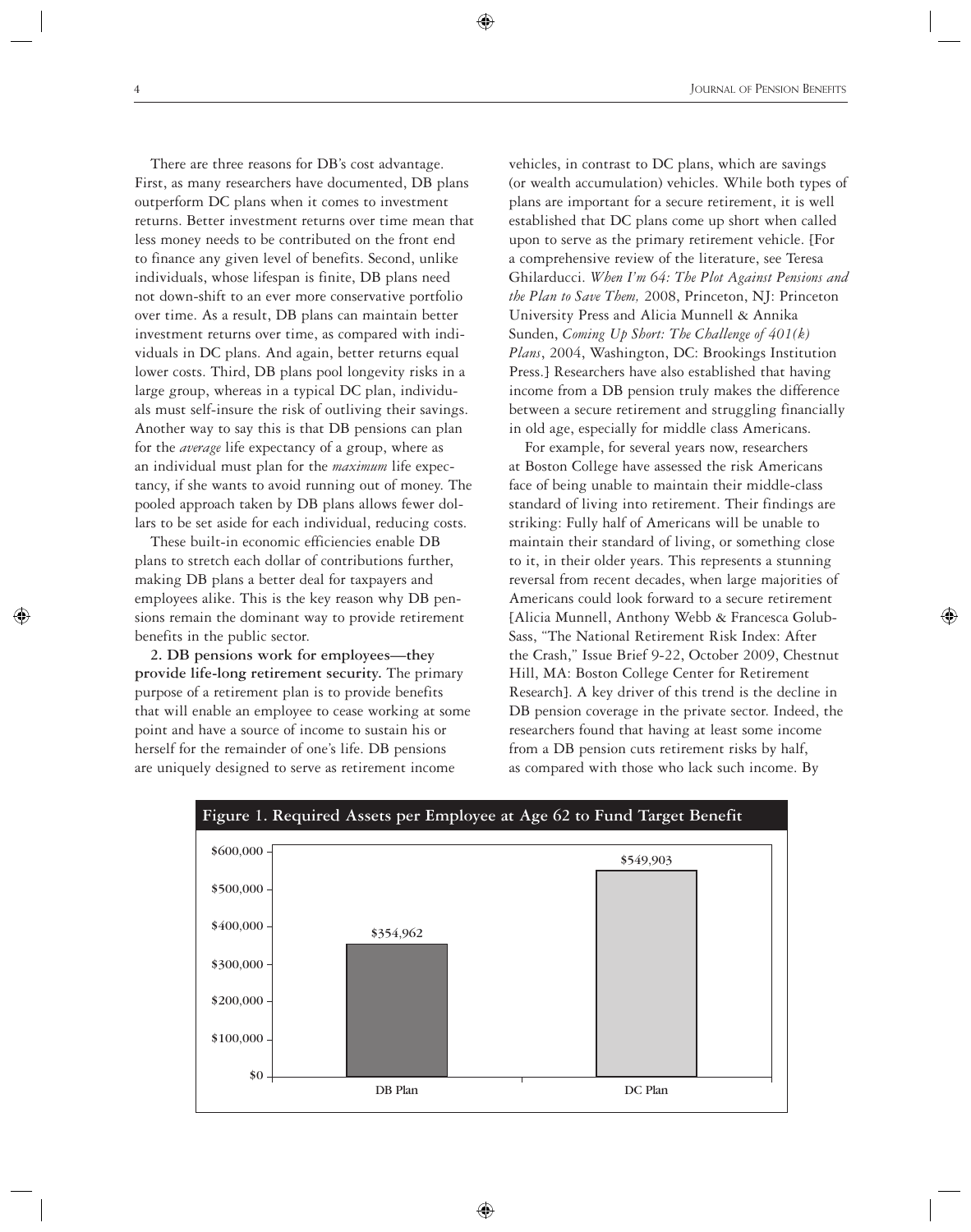contrast, those covered by a DC plan still face a 50-50 chance of falling short in retirement. For a member of the early Baby Boomer generation (born from 1946– 1954), those are the same odds faced by someone who has no retirement plan on the job at all [Alicia Munnell, Anthony Webb & Luke Delorme. "A New National Retirement Risk Index," Issue Brief 06-48, June 2006, Chestnut Hill MA: Boston College Center for Retirement Research].

 In the public sector, the adequacy of retirement income is a special consideration, because the state, as the provider of last resort, will ultimately be responsible for those who can no longer work and require assistance to meet basic needs. Thus, government (i.e., taxpayers) can either "pay now" by ensuring workers have the opportunity to accumulate adequate resources for retirement or "pay later" in the form of providing public assistance.

 It turns out that DB pensions are highly effective at keeping older folks out of poverty and away from dependence on public assistance. A recent study released by our institute reported that poverty rates among older households lacking pension income are about six times greater than those with such income [Frank Porell and Beth Almeida, *The Pension*  Factor: Assessing the Role of DB Plans in Reducing Elder *Hardships* , July 2009, Washington DC: National Institute on Retirement Security]. The same study found that poverty rates among the elderly today would be some 43% higher were it not for DB pensions. As a result, expenditures on public assistance would grow by a similar proportion (40%). The analysis was repeated for DC plans, and while income from DC plans had some impact in protecting seniors from financial hardship, it was decidedly modest, compared to the large poverty-reducing effects of DBs.

⇔

 Clearly, DB pensions have a proven track record of delivering on the key objective for middle class Americans—having sufficient income to maintain a middle-class standard of living into old age.

 **3. DB pensions work for employers seeking to recruit and retain talent to public service.** More than 14 million Americans serve the public working for state or local government. They work in occupations as diverse as teaching, public safety, criminal and civil justice, public health, and many others. As a group, employees of state and local government are highly skilled—about half hold a college or advanced degree. That is double the proportion of the private sector workforce that is college educated.

 Given the current condition of the labor market, recruitment and retention may seem like secondary issues. However, a recent survey of government hiring managers indicates that even in this weak labor market, state and local employers struggle to fill vacancies for highly-skilled positions, such as engineering, environmental sciences, information technology, and health care professionals ["The Great Recession and the State and Local Government Workforce," January 2010, Washington DC: Center for State and Local Government Excellence].

⊕

 These hiring difficulties likely stem from a persistent pay gap between the public and private sectors. A new study finds that employees of state and local government earn salaries that are respectively 11% and 12% below those of their private sector counterparts. The study finds that good quality benefits offered to public employees help to narrow the compensation gap, but they do not close it entirely. Even after accounting for the value of benefits, employees of state and local government still earn about 7% less than their counterparts in the private sector [Keith A. Bender & John S. Haywood, *Out of Balance? Comparing Public and Private Sector Compensation Over Twenty Years,*  April 2010, Washington DC: Center for State and Local Government Excellence and National Institute on Retirement Security].

 So how do public employers remain competitive in the market for talent? Offering DB pensions is one way.

 Compensation specialists know that retirement plans (or other forms of deferred compensation) can have the effect of encouraging employee commitment to the employer by creating rewards for longer service. Indeed the dominant retirement plan design in public sector DB plans—the traditional final average pay plan—is one where long-tenured workers earn benefits more rapidly the longer they stay on the job. Economists long ago established that this type of plan has strong effects on retention. [For a review, see Gustman, A.L.O. Mitchell and T.L. Steinmeier, "The Role of Pensions in the Labor Market: A Survey of the Literature," *Industrial and Labor Relations Review,* Vol. 47, No. 5, 1994, pp. 417–438.] This continues to be the case, according to more recent research. A 2006 study finds that employees with a DB pension stay on the job four years longer than those with no retirement system in place and 1.3 years longer than those who have only a DC plan. Having a DB and a supplemental DC plan showed the greatest retention effects, as the two plans together increase tenure by a full

⊕